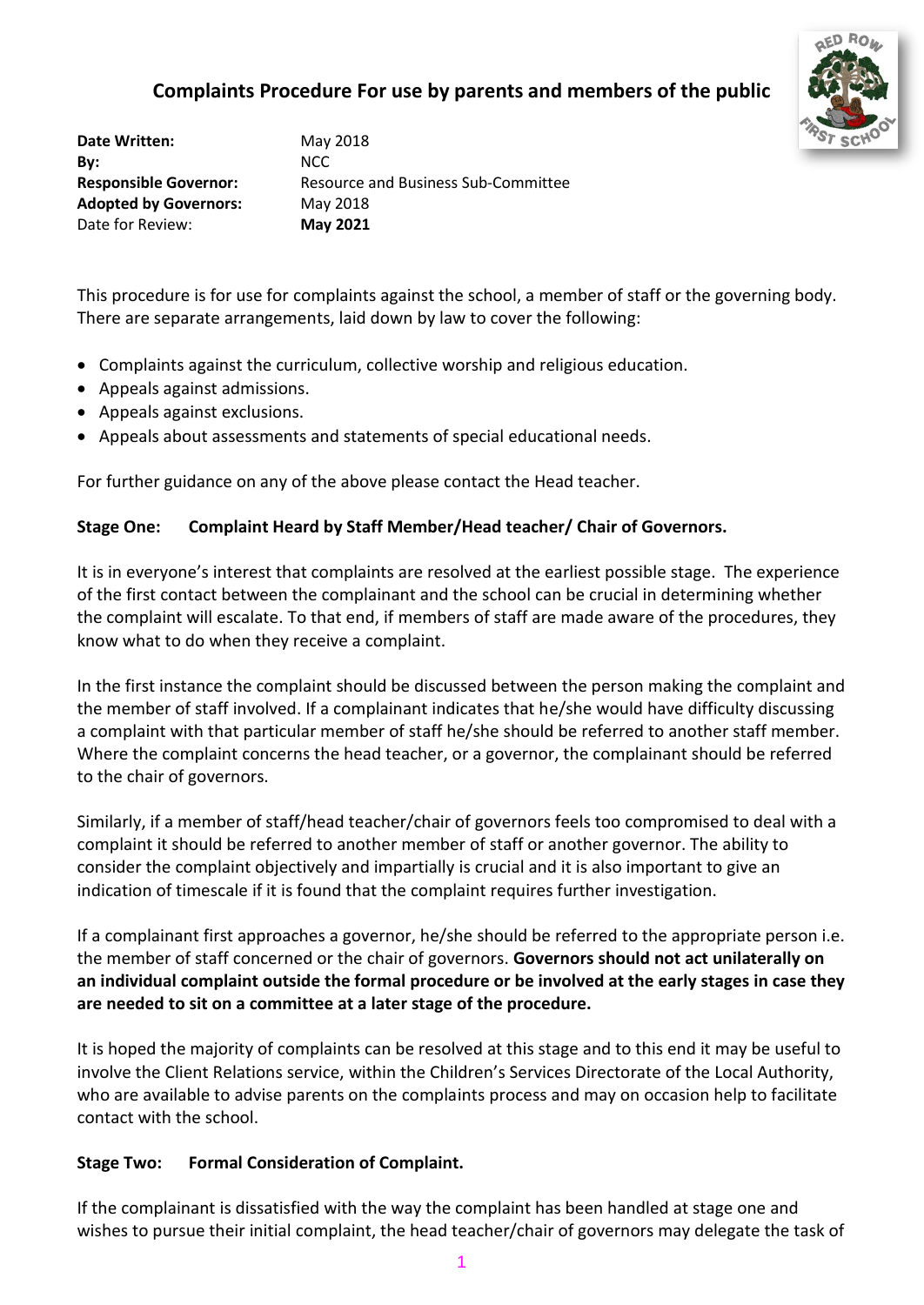investigating the complaint to another staff member or another governor.

The head teacher/chair of governors may also, in exceptional circumstances commission an investigating officer report to be undertaken by an external consultant. The person making the complaint should be informed that an investigation is underway and that they will receive a response within 25 working days, or a letter explaining the reason for any subsequent delay.

Once the relevant facts have been established the head teacher/chair of governors should relay the decision, and the reason for the decision, in writing to the complainant.

### **Stage Three: Complaint Heard by Governing Bodies Complaints Committee**

If the complainant is still dissatisfied with the outcome he/she should write to the head teacher/chair of governors giving details of the complaint within ten school days of receipt of the decision letter. The chair or another nominated governor will convene a governing body complaints committee, if they consider it appropriate, after considering the report of the investigating officer.

The committee will consist of a minimum of three governors with delegated powers. The committee will be appointed by the chair of governors with the chair of the committee being appointed when they meet. The complaints committee will take a decision as to any action to be taken in response to the complaint. For example they may choose to:

- convene a hearing at which the complainant will be invited to put forward their case. This should be held within 20 working days of the decision to hold a hearing;
- dismiss the complaint in whole or in part;
- uphold the complaint in whole or in part;
- recommend changes to the school's systems or procedures to ensure that problems of a similar nature do not recur.

In reaching a decision the committee may take the advice of such bodies as they see fit, in particular the Local Authority and where appropriate the Diocesan Authority.

If it is decided that it is appropriate to hold a hearing, the clerk of the complaints committee will inform both parties in writing of the decision of the committee within five school days.

If, after following the school's own complaints procedure, the complainant is dissatisfied with the outcome, or if there are reasons why they cannot use that procedure - for example, they feel their complaint has not been or will not be given a fair consideration due to a conflict of interest – they can forward their complaint to the Department for Education, using the online **[school complaints form](http://www.education.gov.uk/school-complaints-form)**.

**Making a complaint to the Department should only happen once all other routes have been followed.** The exception to this may be where there is a child protection concern, or where a child is missing education.

More information about making a complaint can be found on the DfE website: [http://www.education.gov.uk/schools/leadership/schoolperformance/b00212240/making](http://www.education.gov.uk/schools/leadership/schoolperformance/b00212240/making-complaint-school/how-to-complain)[complaint-school/how-to-complain](http://www.education.gov.uk/schools/leadership/schoolperformance/b00212240/making-complaint-school/how-to-complain)

*If a complaint has been made by a number of parents and it is about whole school issues they may, at*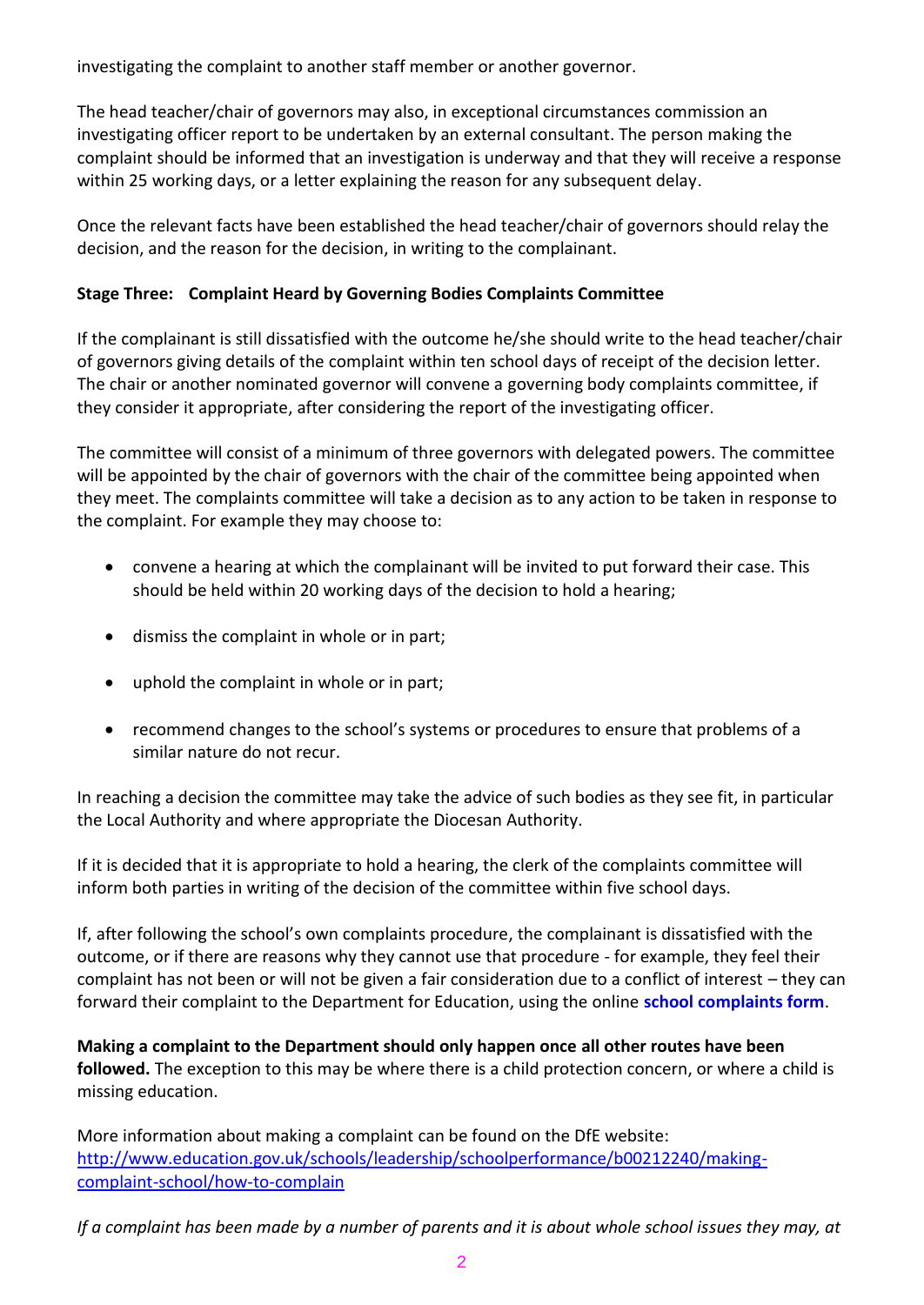*any stage of the procedure, ask the Chief Inspector of schools to investigate their complaint. The Chief Inspector may or may not require the school's complaints procedure to be exhausted before he decides whether or not to investigate.*